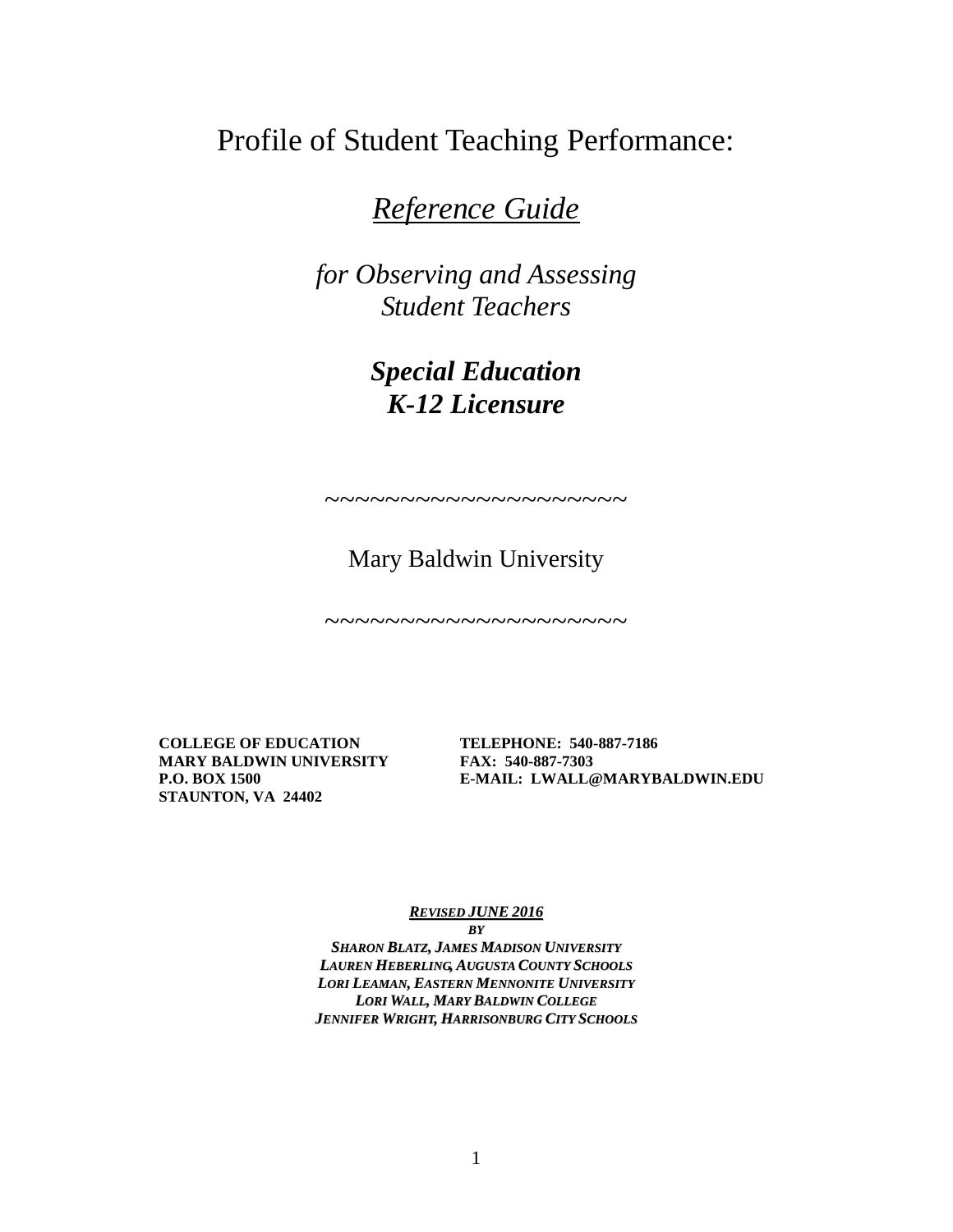

Dear Student Teacher, Cooperating Teacher, and University Supervisor:

This document serves as a reference guide for student teachers, cooperating teachers, and university supervisors involved in observing and assessing the performance of MBU student teachers. It should be used when completing the Formative Observation of Student Teaching form and the Assessment of Student Teaching form (both mid-term and final). It incorporates all 10 InTASC standards and all seven Virginia Teaching Performance Standards, as well as subject-specific standards and guidelines, and encourages a performance-based process for supporting the professional growth of pre-service teachers *over time.*

When using this reference guide for *observing* student teachers, the guidelines should typically be interpreted in terms of *discrete* instructional activities (the single lesson, project, or other activity being observed). Depending upon the activity being observed, it may not be appropriate to address all competencies on the observation form each time. Feedback should focus on narrative comments and suggestions to encourage reflection and assist the student teacher in his/her journey toward professional competence as a beginning teacher. *The anchors for each competency should be used only to help focus the nature of this feedback; student teaching performance should not be "rated" during an observation.* 

When this reference guide is used for mid-block and final *performance assessment*, the guidelines should be interpreted more broadly in terms of instructional activities *over time*. Although narrative comments should still focus on providing feedback for continuing professional growth as a pre-service teacher, *anchors should also be used at this time to assign a rating for all competencies.* If a student teacher's performance cannot be fully described by an anchor level's indicator, then you should not choose that level. Narrative comments should always accompany any rating when needed to explain the rationale for the rating.

Please Note: The top score is Exceeds Expectations (EE) and is an appropriate rating for a competent **in-service teacher**. In unusual situations, a highly competent student might earn this rating. By drawing the continuum of behaviors into the realm of excellence, it allows candidates to see that their professional skills will and should continue to evolve as they journey into their careers.

We hope that this process for assessing the performance of student teachers will be helpful to all participants – student teachers, cooperating teachers, and university supervisors alike. As always, we welcome your comments and suggestions for further improving the preparation of Mary Baldwin University's teachers.

Sincerely,

Dr. Tynisha D. Willingham

Tynisha Willingham, Dean, College of Education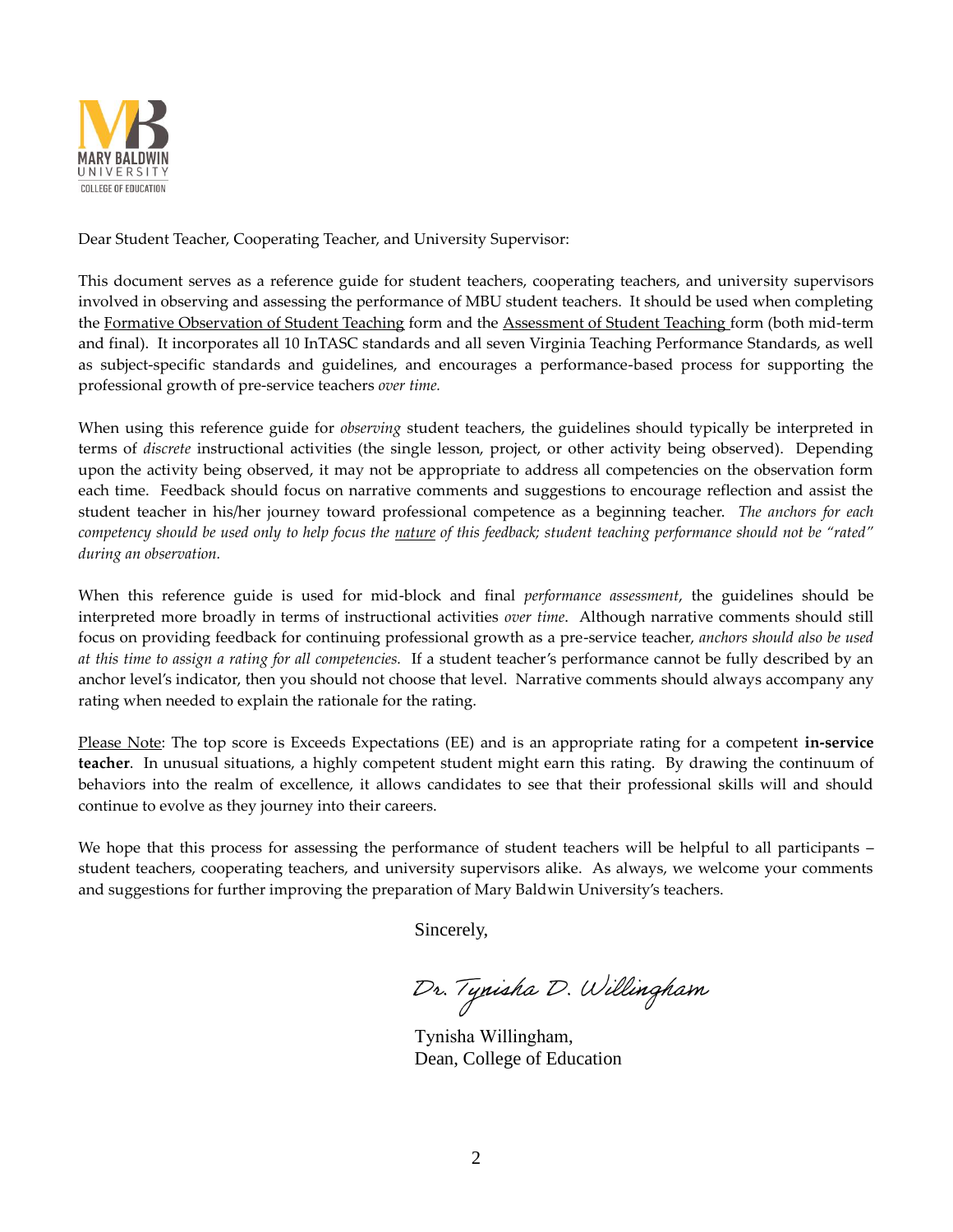### NOTES:

- 1. Questions for Reflection are used to help define the ME and EE levels for the performance indicators. The questions that are specifically for EE are noted with [EE] at the beginning of the question. Not every indicator has questions specific to the EE question.
- 2. Some questions may be geared to those student teachers who are in inclusion settings versus self-contained/resource settings. If you have questions about a specific indicator and how to evaluate the student teacher, please speak to the college/university consultant/supervisor.

### **PROFESSIONAL KNOWLEDGE The student teacher...**

**DN= Does Not Meet Expectations, DE=Developing Towards Expectations, ME=Meets Expectations (TARGET), EE=Exceeds Expectations**

|     | A1. DEMONSTRATES AN UNDERSTANDING OF APPROPRIATE CONTENT STANDARDS (SOL/PROFESSIONAL STANDARDS).                    |
|-----|---------------------------------------------------------------------------------------------------------------------|
| DN. | inaccurately and inconsistently references the appropriate content standards.                                       |
| DE  | references appropriate content standards in daily plans;                                                            |
| ME  | AND explicitly references and clearly aligns appropriate content standards with planned activities and assessments; |
| EE. | AND clearly demonstrates and explains the appropriate sequencing of the content standards.                          |

### **Questions for Reflection:**

- 1. Does the student teacher document specific SOLs and/or special curriculum objectives in lesson plans (IE ASOLs, IEP goals, etc.)?
- 2. Does the student teacher use the SOL/ASOL (and/or IEP annual goals) as the anchor for all instruction/activities/assessments?
- 3. If applicable, do the activities follow the division pacing guides?
- 4. Is content age- and ability-appropriate for student(s) with disabilities?
- 5. [EE] Does the teacher have a *deep* knowledge of student content standards and *learning progressions* in the discipline s/he teaches? (InTASC 4n)

|     | A2. DEMONSTRATES ESSENTIAL KNOWLEDGE AND SKILLS OF SUBJECT AREA.                                    |
|-----|-----------------------------------------------------------------------------------------------------|
| DN  | inaccurately presents key subject matter ideas and skills.                                          |
| DE. | demonstrates accurate knowledge and skills of subject area;                                         |
| ME  | ANDuses representation and/or an explanation that captures key subject matter ideas and skills;     |
| EE. | ANDuses multiple representations and explanations that capture key subject matter ideas and skills. |

### **Questions for Reflection:**

- 1. Do the instructional materials, activities, tools of inquiry and assessments support understanding of the basic structures and relationships within and across curricula (for example, graphic organizers or content maps) to create meaningful progressions in the curriculum for individuals with exceptionalities? (CEC 3.1)
- 2. Does the student teacher explicitly identify and provide linkages for essential vocabulary and concepts (big ideas)
- 3. [EE] Does the teacher provide multiple representations with strategies that specifically support the type of exceptionalities represented in the classroom (e.g visual representations)?

|           | DEMONSTRATES THE LINK BETWEEN THE CONTENT AND STUDENTS' PAST AND FUTURE LEARNING EXPERIENCES<br>A3.<br>AS WELL AS RELATED SUBJECT AREAS. |
|-----------|------------------------------------------------------------------------------------------------------------------------------------------|
| <b>DN</b> | references content to NEITHER the students' past and future learning experiences NOR related subject areas.                              |
| DE.       | references content to EITHER the students' past and future learning experiences OR related subject areas.                                |
| ME        | references content to BOTH the students' past and future learning experiences AND related subject areas;                                 |
| EE.       | AND references content to real world experiences and applications.                                                                       |

- 1. Does the student teacher plan in order to stimulate learner reflection on prior content knowledge, link concepts to familiar concepts and make connections to the learners' experiences? (modified InTASC 4d)
	- a. Has the student teacher found out the students' prior knowledge specific to this lesson?
	- b. Has an attempt been made to link content to prior lessons in this subject area, other subject areas, and possible applications to the transition plan (if applicable)?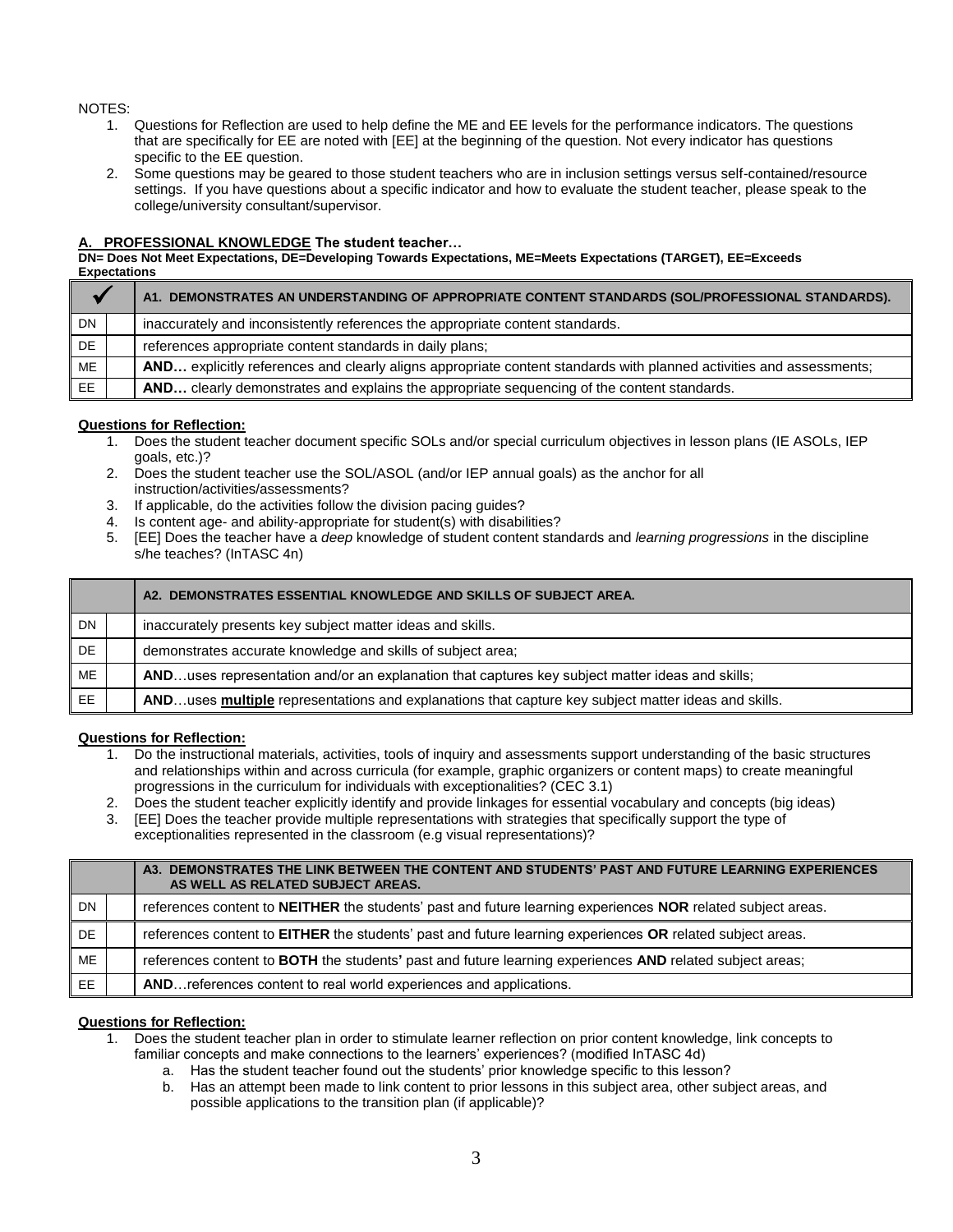2. [EE] Does the student teacher link content to real life examples and **provide a** *meaningful* **reason for learning the skill?**

### **B. ASSESSMENT OF AND FOR STUDENT LEARNING The student teacher …**

**DN= Does Not Meet Expectations, DE=Developing Towards Expectations, ME=Meets Expectations (TARGET), EE=Exceeds Expectations**

|     | B1. SETS ACCEPTABLE, MEASURABLE, AND APPROPRIATE LEARNING OUTCOMES AND ACHIEVEMENT GOALS FOR<br><b>STUDENT LEARNING.</b>        |
|-----|---------------------------------------------------------------------------------------------------------------------------------|
| DN. | sets unacceptable, immeasurable, or inappropriate learning outcomes and achievement goals for student learning.                 |
| DE  | sets acceptable and appropriate learning outcomes and achievement goals for student learning;                                   |
| ME  | ANDsets measurable learning outcomes and achievement goals for student learning AND states these clearly on the<br>lesson plan: |
| EE. | ANDmatches learning outcomes and achievement goals to classroom assessments.                                                    |

### **Questions for Reflection:**

- 1. Does the student teacher develop objectives for academic, social-emotional, communication, behavioral, and/or life skills as appropriate for the exceptional learning needs based on baseline data? (VA teacher standards 7.1)
- 2. Does the student teacher task analyze a skill to determine objectives which are appropriate in scope and sequence?
- 3. Does the student teacher use IEP or State standards and/or pre-assessments in order to develop goals?
- 4. Are the observable and measurable objectives created then noted on the lesson plan?
- 5. Are learning outcomes essential to the curriculum and appropriate for students' needs?
- 6. [EE] Is a plan for measuring progress noted on the lesson plans, and is prior assessment data utilized to create objectives on a consistent basis?

|           | <b>B2. PLANS FORMAL AND INFORMAL ASSESSMENT OF LEARNING OUTCOMES.</b>                               |
|-----------|-----------------------------------------------------------------------------------------------------|
| <b>DN</b> | plans inappropriate formal and informal assessments that are not linked to learning outcomes.       |
| DE        | plans appropriate formal and informal assessments that are linked to learning outcomes;             |
| ME        | ANDcan articulate ways formal and informal assessments should impact future learning activities;    |
| EE.       | ANDhas strategies to provide students with effective, descriptive feedback to guide their progress. |

# **Questions for Reflection:**

- 1. Does the student teacher plan informal/formal assessment(s) for each lesson?
- 2. Does the student teacher plan to use informal individual and/or group assessments appropriately within the setting?
- 3. Does the student teacher plan methods to assist the student in learning to check for his/her own understanding
- (metacognition) throughout the lesson (use of rubrics, cueing strategies, etc.)? 4. Does the student teacher balance the use of formative and summative assessments as appropriate to support, verify, and document learning (InTASC 6a)?
- 5. Does the student teacher have a realistic strategy for collecting data on student performance?
- 6. Does the lesson plan(s) reflect timing and placement of the assessment to support the pace, rather than interrupt the flow, of the lesson and overall unit?
- 7. [EE] Does the student teacher design assessments that will provide frequent meaningful, substantive, and specific feedback for all students both during and after the lesson (graded work)?
- 8. [EE] Does the assessment plan allow for flexible timing of the assessment and/or alternative assessment to meet the differentiated needs of individuals, including the use of technology when appropriate? (CEC 5.2)

|           | <b>B3. CHECKS FOR UNDERSTANDING USING A VARIETY OF ASSESSMENT TECHNIQUES TO ENHANCE STUDENT LEARNING.</b>                                                                                 |
|-----------|-------------------------------------------------------------------------------------------------------------------------------------------------------------------------------------------|
| <b>DN</b> | makes few or no attempts to determine student comprehension AND gives students little or no feedback.                                                                                     |
| DE.       | monitors student comprehension of content AND provides students with limited feedback.                                                                                                    |
| <b>ME</b> | uses a variety of assessment techniques to monitor comprehension of the content AND provides students with timely<br>meaningful feedback;                                                 |
| EE        | ANDanalyzes individual and group comprehension of the content, AND gives all students substantive and specific<br>feedback, AND makes appropriate instructional adjustments as necessary. |

# **Questions for Reflection:**

1. Does the student teacher use a variety of assessment strategies and instruments that are valid and appropriate for the content and for the student population? (VA 4.3)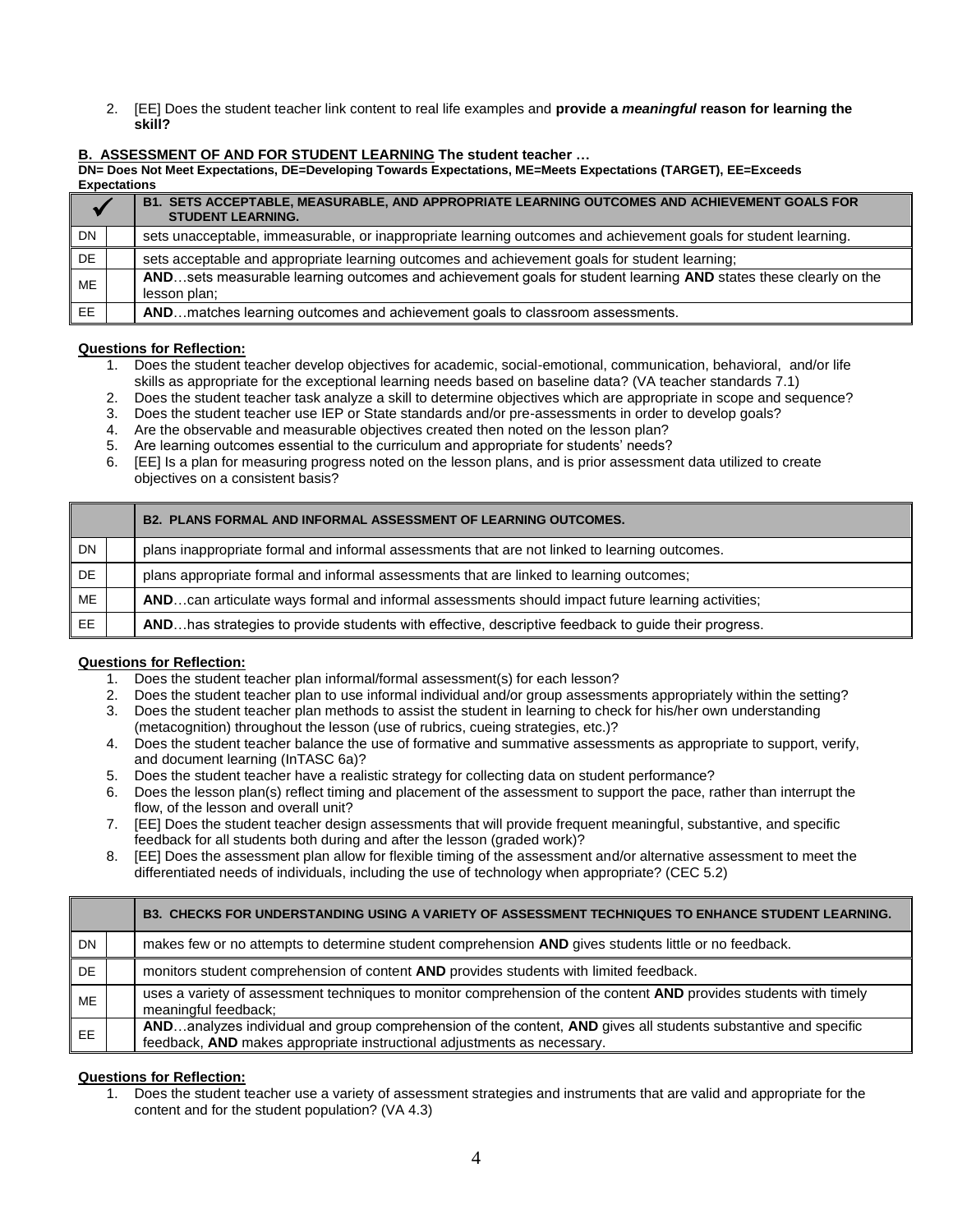- 2. Does the student teacher engage learners in multiple ways of demonstrating knowledge and skill as part of the instructional process? If a student cannot show knowledge expressively, can the student teacher creative a receptive assessment?
- 3. Does the student teacher plan to assess social/behavior, communication, and functional skills as needed, providing timely feedback to students?
- 4. Is there evidence that the student teacher uses curriculum-based measurement or informal assessment to effectively inform instruction?
- 5. Does the student teacher give specific feedback that helps the student see specific subskills that are strong and also points to specific skills for growth (error analysis)?
- 6. Does the student teacher recognize culturally specific ways of expressing understanding or confusion?
- 7. [EE] Does the student teacher frequently analyze data on a group and individual basis to understand the student's comprehension level?
- 8. [EE] Does the student teacher provide all students with substantive and specific feedback frequently within a meaningful timeframe? Does the student teacher adapt instruction based on the data analysis, as necessary?

|           | B4. USES FORMAL AND INFORMAL ASSESSMENT EVIDENCE TO IDENTIFY STRATEGIES TO IMPROVE INSTRUCTION.                                                  |
|-----------|--------------------------------------------------------------------------------------------------------------------------------------------------|
| <b>DN</b> | uses formal or informal assessments.                                                                                                             |
| DE        | uses formal and informal assessments;                                                                                                            |
| ME        | ANDuses assessment evidence to identify strategies to improve instruction;                                                                       |
| <b>EE</b> | ANDuses assessment evidence to inform, guide and adjust individual students' learning by identifying strategies to<br>differentiate instruction. |

- 1. Does the student teacher use pre-assessment data to identify expectations for students? (VA 4.1)
- 2. Does the student teacher use assessment data to differentiate instruction and to document learning? (VA 4.1)
- 3. Does the student teacher use data and information from other professionals, the student, and the family to adjust instruction?
- 4. [EE] Based on the assessment data, does the student teacher utilize flexible grouping (homogeneous, heterogeneous, random), when appropriate?
- 5. [EE] Does the student teacher regularly differentiate based on content, process, and/or product?
- 6. [EE]: Does the student teacher utilize assessment data to adjust instruction *and* to provide feedback to the student so he can also adjust his own performance (CEC 4)?

### **C. INSTRUCTIONAL PLANNING The student teacher…**

**DN= Does Not Meet Expectations, DE=Developing Towards Expectations, ME=Meets Expectations (TARGET), EE=Exceeds Expectations**

|           | C1. IS FAMILIAR WITH AND USES RELEVANT ASPECTS OF STUDENTS' BACKGROUND, KNOWLEDGE, EXPERIENCE, AND<br><b>SKILLS.</b>                                                                                                             |
|-----------|----------------------------------------------------------------------------------------------------------------------------------------------------------------------------------------------------------------------------------|
| <b>DN</b> | is unfamiliar with the background, experiences, and skill level of most students in the class.                                                                                                                                   |
| DE.       | is familiar with the relevant aspects of the background, knowledge, experience, and skills of most students in the class;                                                                                                        |
| ME        | ANDuses relevant aspects of students' background, knowledge, experience, and skills of most students in the class.                                                                                                               |
| EE.       | demonstrates detailed understanding of the background, experience, and skill level of ALL students in the class AND<br>plans using what s/he knows about learners including developmental levels, prior learning, and interests. |

- 1. Does the instructional plan reflect the student teacher's knowledge of the student's background from the IFSP or IEP?
- 2. Does the student teacher understand the strengths and needs of the individual learners and how to plan instruction that is responsive to these strengths and needs? (InTASC 7j)
- 3. Does the student teacher respect students' diverse strengths and needs and is the student teacher committed to using this information to plan effective instruction? (InTASC 7n)
- 4. Does the instructional plan reflect the student teacher's attempts to use information from the individual, the family and other professionals, if possible, to honor the strengths, language, culture, and family background of students with exceptionalities in the learning process (CEC 1)?
- 5. Did the student teacher consider the need for functional/transition skills, if applicable, that are relevant to the community, personal living, and employment?
- 6. [EE] Did the student teacher use individualized assessment strategies (pre-assessment) to gather relevant background knowledge?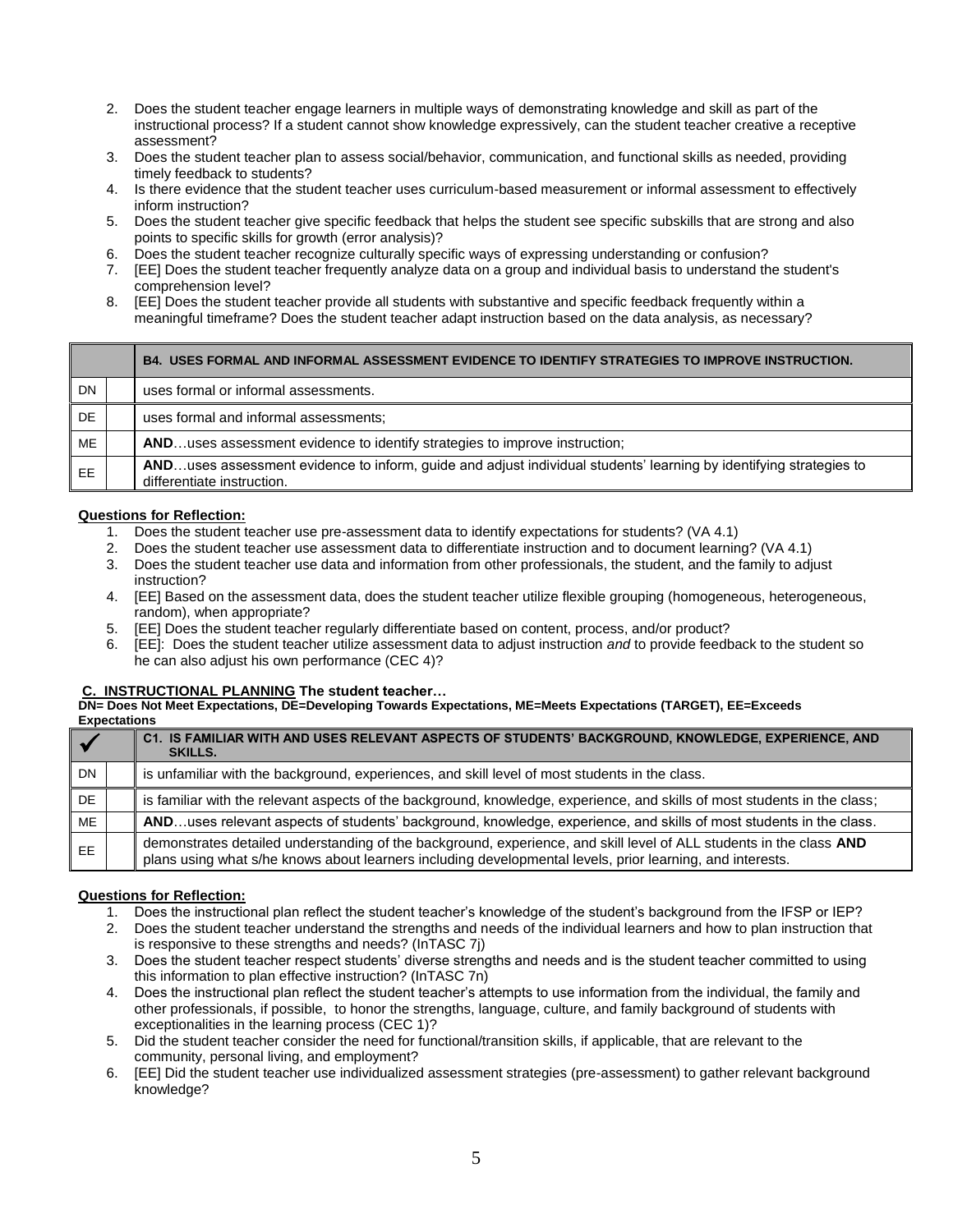7. [EE] Does the student teacher utilize specific strategies that fulfill student needs related not only to developmental levels but to multiple characteristics that influence learning (learning readiness, ability, exceptionality strong interests, behaviors that serve as alternative means for communicating, student choice, student belonging/role)?

|           | C2. PLANS DIFFERENTIATED INSTRUCTION TO ADDRESS THE UNIQUE CHARACTERISTICS OF INDIVIDUAL STUDENTS (E.G.<br>TAG/GT, ESL, SPECIAL NEEDS). |
|-----------|-----------------------------------------------------------------------------------------------------------------------------------------|
| <b>DN</b> | plans undifferentiated instruction.                                                                                                     |
| DE        | plans differentiated instruction to address the unique characteristics of some individuals in the class.                                |
| ME        | effectively plans differentiated instruction to address the unique characteristics of most individuals in the class;                    |
| <b>EE</b> | ANDseeks resources from instructional specialists to refine plans to meet learner needs.                                                |

# **Questions for Reflection:**

- 1. Does the student teacher use knowledge of general curriculum and specialized interventions to individualize learning for individuals with exceptionalities (CEC 3)?
- 2. Does the student teacher plan how to achieve each student's learning goals, choosing the appropriate strategies and accommodations, resources, and materials to differentiate instruction for individuals and groups of learners? (InTASC 7b)
- 3. Does the student teacher consider the student's present level of functioning across all areas (ie. ability, achievement, social skills, interests, etc.) when designing differentiated instruction? (CEC 5.1, InTASC 1b)
- 4. Is the differentiated instruction plan culturally responsive and meets communication/language needs?
- 5. Does the student teacher prepare materials/lesson plan for paraprofessionals to provide instructional support when appropriate?
- 6. [EE] Does the student teacher plan collaboratively with professionals who have specialized expertise (e.g., content experts, related service providers, language learning specialists, librarians, media specialists) to design and jointly deliver as appropriate effective learning experiences to meet unique learning needs? (CEC 2, 5.5; InTASC 7e)

|           | <b>C3. PLANS APPROPRIATE INSTRUCTIONAL STRATEGIES TO MEET THE LEARNING OUTCOMES.</b>           |
|-----------|------------------------------------------------------------------------------------------------|
| DN        | plans inappropriate methods and activities to meet the learning outcomes.                      |
| DE        | plans appropriate methods and activities to meet the learning outcomes;                        |
| <b>ME</b> | ANDplans varied methods and activities to meet the learning outcomes;                          |
| <b>EE</b> | ANDuses data to plan appropriate, varied methods and activities to meet the learning outcomes. |

- 1. Does the student teacher plan to teach learning strategies and study skills as needed?
- 2. Is the need for social skills instruction addressed?
- 3. Do methods foster transitions skills such as independence, self-motivation, and self-advocacy of individuals with exceptional learning needs (CEC 5.5)?
- 4. Does the student teacher plan for the use of assistive technology to support individual student learning and communication needs as applicable (CEC 5.2, 5.3) ?
- 5. Does the student teacher use strategies to enhance literacy and communication skills of individual students (CEC 5. 4)?
- 6. Do the learning and instructional strategies maximize the amount of time for "active student response" or active student participation/engagement to promote mastery and generalization for individual students (CEC 5.6)?
- 7. Does the student teacher reinforce learning goals consistently throughout the lesson as an anchor for student learning? (VA 3.4)
- 8. [EE] Does the student teacher plan for instruction based on formative and summative assessment data, prior learning knowledge and learner interest? (InTASC 7c)
- 9. [EE] Does the student teacher develop appropriate long- and short-range plans and adapt plans when needed? (VA 2.5)

|           | <b>C4. INTEGRATES INSTRUCTIONAL TECHNOLOGY IN PLANNING.</b>                                      |
|-----------|--------------------------------------------------------------------------------------------------|
| <b>DN</b> | rarely integrates instructional technology in planning.                                          |
| DE.       | sometimes integrates instructional technology in planning;                                       |
| ME        | regularly integrates appropriate instructional technology in planning to meet learning outcomes; |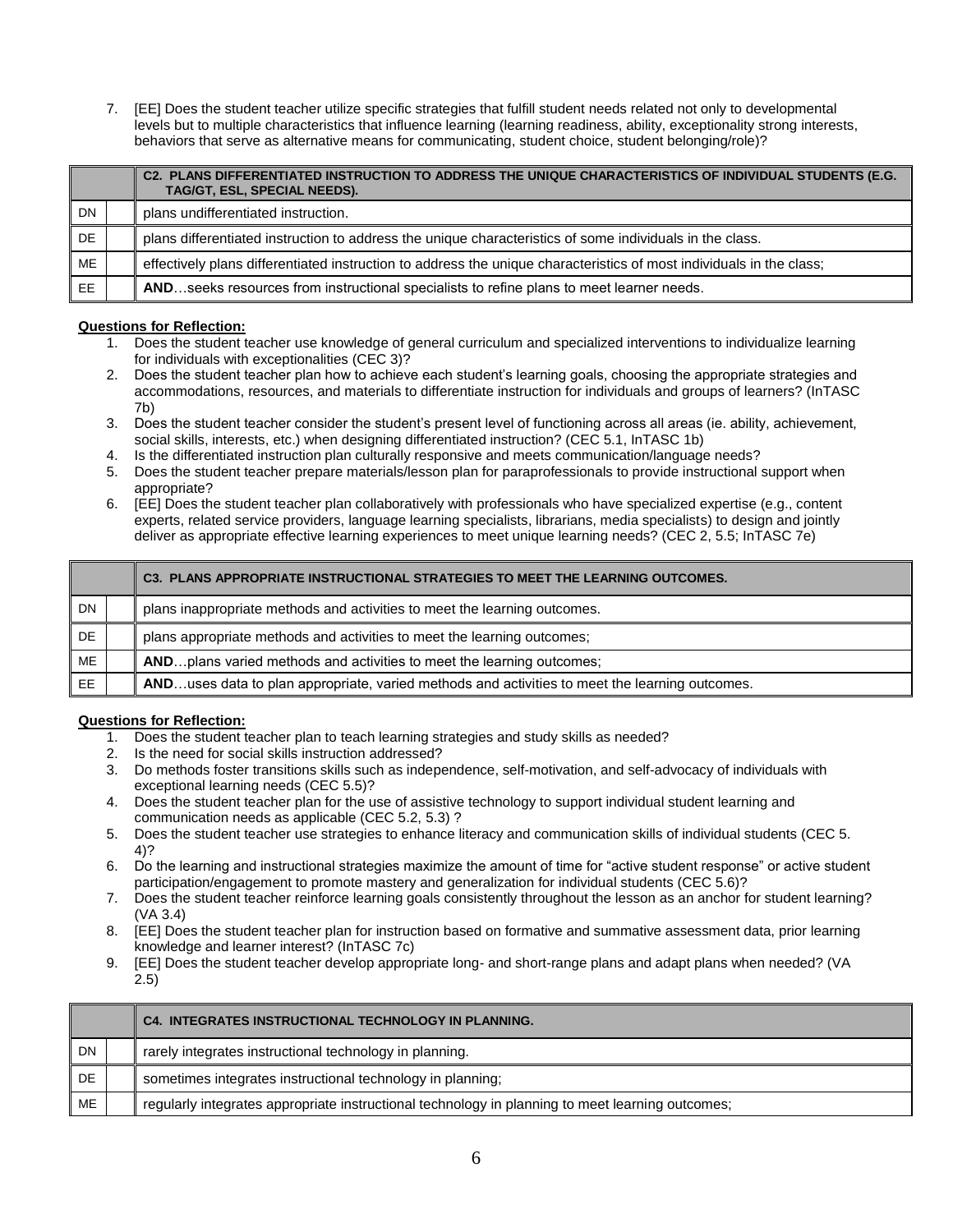|    | ANDintegrates a variety of instructional technology in planning, AND clearly identifies alternative plans in the event |
|----|------------------------------------------------------------------------------------------------------------------------|
| EE |                                                                                                                        |
|    | technology fails.                                                                                                      |

- 1. Does the student teacher include a range of evidence-based instructional strategies, resources, and technological tools in the lesson plan to effectively meet the learning outcomes for individual students (InTASC 7k; VA 3.5; CEC 5.2)
- 2. Does the student teacher understand how to operate/program assistive technology devices and plans to teach their students how to use assistive technology devices to aid in participation, communication and access to their environment and learning needs, as appropriate?
- 3. [EE] Is the student teacher committed to exploring how the use of new and emerging technologies can support and promote student learning? Does the student teacher incorporate these new technologies (if available)? (InTASC 8r)

|           | <b>C5. INTEGRATES ESSENTIAL CONTENT IN PLANNING.</b>                                              |
|-----------|---------------------------------------------------------------------------------------------------|
| <b>DN</b> | integrates only non-essential content in planning.                                                |
| <b>DE</b> | integrates essential content in some planning.                                                    |
| ME        | integrates essential content in all planning:                                                     |
| <b>EE</b> | ANDplanning is expanded to elaborate on identified essential content to enhance student learning. |

# **Questions for Reflection:**

- 1. Does the student teacher effectively integrate the content and content standards (SOL, ASOL, IEP), how these are organized in the curriculum, and clearly identifies the essential content and skills in the learning objective? (InTASC 7g)
- 2. Does the student teacher break down the standard into essential skills and content (task analyze) in order to plan for effective modeling and to guide student learning?
- 3. Does the student teacher include essential underlying/prerequisite skills when necessary based on individual student needs and data?
- 4. Does the student teacher clearly align the instructional presentation, student engagement activities, and assessments with the appropriate standards and the students learning needs? (VA 2.4)
- 5. [EE] Does the integration of essential content/skills result in a *meaningful* progression for individuals with exceptionalities across lessons/unit (CEC 3)?
- 6. [EE] If in a collaborative setting, does the student teacher regularly communicate items 1-3 with the general education teacher and/or relevant specialists?

|           | C6. PLANS TIME REALISTICALLY FOR PACING AND TRANSITIONS FOR CONTENT MASTERY.                                          |
|-----------|-----------------------------------------------------------------------------------------------------------------------|
| <b>DN</b> | plans time unrealistically for pacing and transitions.                                                                |
| DE.       | plans time realistically for pacing; however, transition time is not apparent.                                        |
| <b>ME</b> | plans time realistically for pacing AND transitions.                                                                  |
| <b>EE</b> | plans include realistic pacing allowing for content mastery AND meaningful transitions that promote student learning. |

### **Questions for Reflection:**

- 1. Does the student teacher plan for pacing in such a way that students will likely be engaged with the learning task most of the time?
- 2. Is there evidence in the lesson plan of established routines and procedures that help students to monitor their own learning and maximize the time engaged in learning?
- 3. Does the student teacher plan roles and responsibilities of the paraprofessional (if applicable) related to instruction to maximize learning and use of instructional time?

### **D. LEARNING ENVIRONMENT The student teacher …**

**DN= Does Not Meet Expectations, DE=Developing Towards Expectations, ME=Meets Expectations (TARGET), EE=Exceeds Expectations**

|     |  | <b>D1. ESTABLISHES A SAFE PHYSICAL AND PSYCHOLOGICAL ENVIRONMENT.</b> |
|-----|--|-----------------------------------------------------------------------|
| DN  |  | maintains an unsafe physical and psychological environment.           |
| DE. |  | attempts to maintain a safe physical and psychological environment.   |
| ME  |  | effectively creates a safe physical and psychological environment;    |
| EE  |  | AND explains the purpose for these choices to students.               |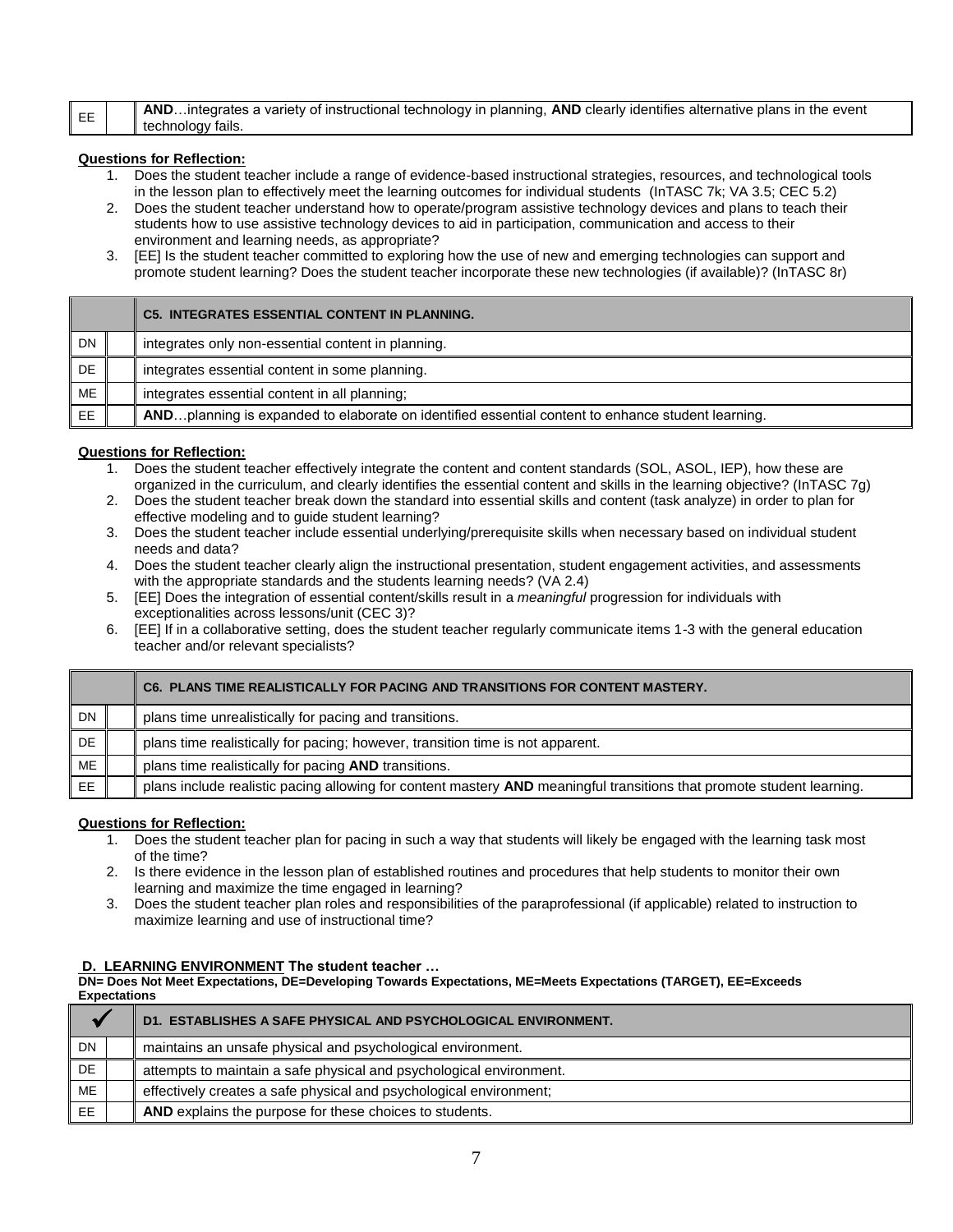- 1. Are medical and health conditions considered in developing the physical/learning environment?
- 2. Does the student teacher use universal precautions?
- 3. Can the student teacher identify barriers to physical/environmental accessibility for individuals with disabilities?
- 4. Does the student teacher consider culture and values to create a psychologically safe environment?
- 5. Does the student teacher know how to intervene safely and appropriately with individuals with exceptionalities in crisis? (CEC 2.3)
- 6. Does the student teacher promote the active involvement and voice of individuals in creating learning environments that include them in meaningful ways and promote their well-being (CEC 7, InTASC 3k)?
- 7. [EE] Is the student teacher able to explain why the classroom is arranged and its relation to providing a safe environment? (modified VA 5.1)
- 8. [EE] Does the student teacher collaborate with learners, families, and colleagues to build a safe, positive learning climate of openness, mutual respect, support and inquiry? (InTASC 3a)

|     | D2. ESTABLISHES A CLIMATE OF TRUST AND TEAMWORK.                                                                          |
|-----|---------------------------------------------------------------------------------------------------------------------------|
| DN  | ignores evidence that a climate of trust and teamwork is lacking.                                                         |
| DE  | attempts to create a climate of trust and teamwork by being fair and respectful.                                          |
| ME  | purposefully creates a climate of trust and teamwork by being enthusiastic, fair, caring, and respectful to all students; |
| EE. | ANDfosters regular student collaboration.                                                                                 |

### **Questions for Reflection:**

- 1. In what ways does the student teacher create an environment that prepares students to live harmoniously in diverse world and effectively mediate controversial intercultural issues if they arise?? (CEC 6.3?)
- 2. Does the student teacher demonstrate care and respect by fostering learner self-advocacy and independence for all members of the learning community? (InTASC 3q, VA 5.4)
- 3. Is the student teacher able to provide students with what they need while articulating the differences to other students, professionals, and families (respecting confidentiality)?
- 4. [EE] Does the student teacher help learners work productively and cooperatively with each other to achieve learning goals? (InTASC 3j) Does the student teacher use instructional methods that promote interdependence and teamwork during classwork and promoting appropriate social skills development?
- 5. [EE] Does the student teacher involve students with exceptional learning needs in developing and maintaining instructional routines?

|           | <b>D3. MAINTAINS CONSISTENT STANDARDS FOR POSITIVE CLASSROOM BEHAVIOR.</b>                                                                                          |
|-----------|---------------------------------------------------------------------------------------------------------------------------------------------------------------------|
| DN        | ignores students' needs and behavior.                                                                                                                               |
| DE.       | attempts to maintain positive classroom behavior.                                                                                                                   |
| ME        | responds effectively and consistently to students' needs and behavior AND can explain why the model they are using for<br>positive classroom behavior is effective. |
| <b>EE</b> | demonstrates the ability to change and adapt classroom management plans based on students' changing needs and<br>behavior AND explain why changes were made.        |

- 1. Does the student teacher identify realistic expectations for each student's personal and social behavior in various settings, incorporating the "voice" of the student with regard to his own needs and motivations, as often as possible (CEC 7, VA 5.2))? If classroom rules and expectations are pre-determined, can they explain why those are the expectations?
- 2. Does the student teacher draw from a repertoire of effective and varied behavior management strategies, selecting first from the least to most intensive strategy consistent with the needs of the student?
- 3. Are a variety of non-aversive and/or restorative techniques used to assist students in choosing behaviors that increase their learning engagement and positive social interactions?
- 4. Can the student teacher develop (when the setting allows) and implement appropriate individualized behavior management programs that foster emotional well-being, positive social interactions, and self-determination as warranted?
- 5. Can the student teacher multitask and monitor several groups of students at one time?
- 6. Does the student teacher make decisions and reinforce appropriate behaviors?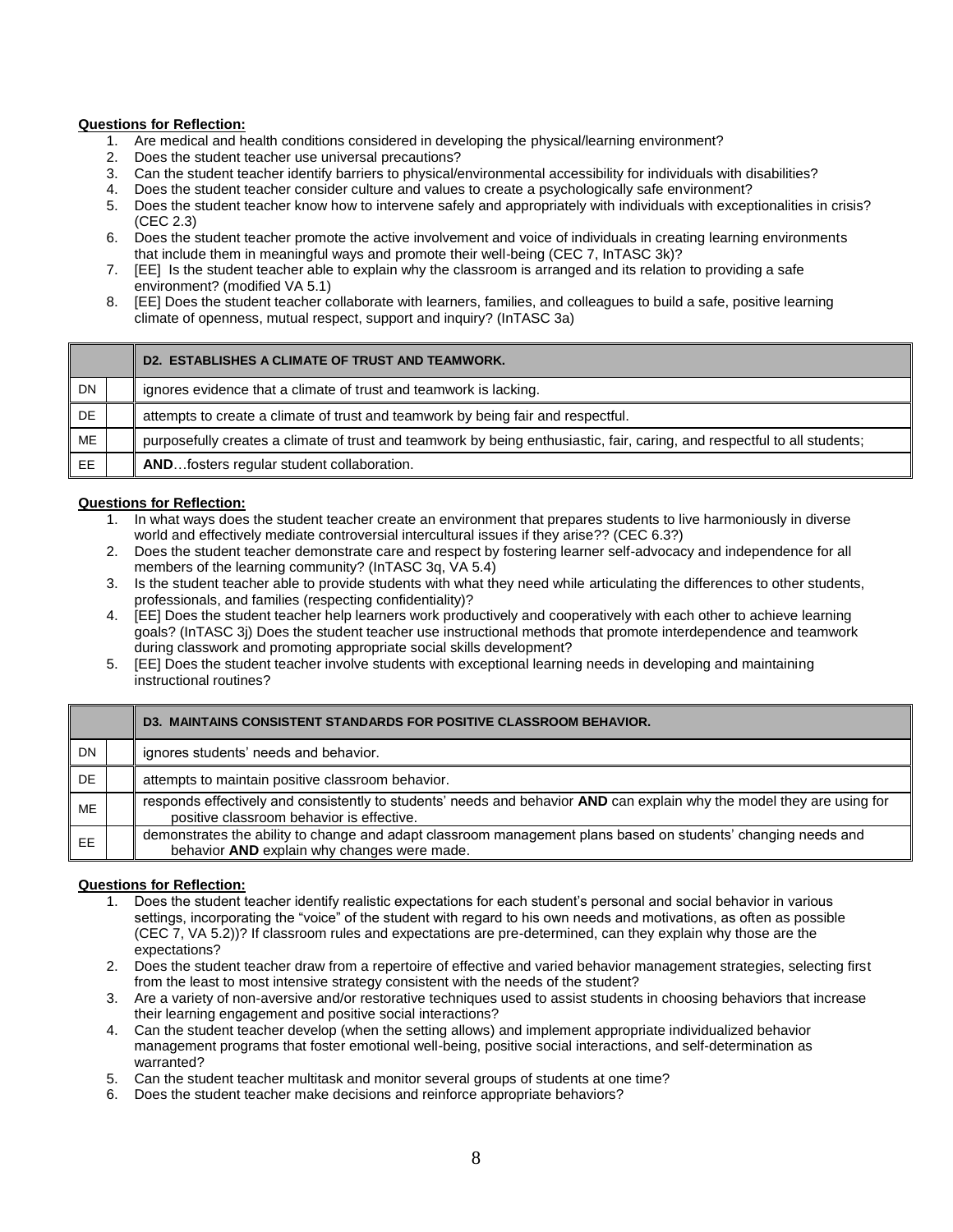- 7. [EE] Are the student and/or family involved in setting behavioral/engagement/social goals, positive growth strategies, and methods to monitor progress that are responsive to the student's language, culture, and family values (CEC 1)?
- 8. [EE] Following misbehavior, does the student teacher take time to identify antecedents? (e.g. Hunger, incident on the bus or at home, etc.)
- 9. [EE] Does the student teacher collaborate with learners and colleagues to develop shared values and expectations for respectful interactions, rigorous academic discussions, and individual and group responsibility for quality work? (InTASC 3c)

|           | DEMONSTRATES RESPECT FOR AND RESPONSIVENESS TO THE CULTURAL BACKGROUNDS AND DIFFERING<br>D4.<br>PERSPECTIVES OF LEARNERS.   |
|-----------|-----------------------------------------------------------------------------------------------------------------------------|
| <b>DN</b> | Infrequently shows awareness of the different cultural backgrounds and differing perspectives of learners in the classroom. |
| <b>DE</b> | can identify the different cultural backgrounds AND acknowledge different perspectives represented in the classroom;        |
| ME        | ANDrespects and responds to the varying cultural backgrounds and differing perspectives of learners in the classroom;       |
| EE.       | AND incorporates these differences into his/her teaching and use of content examples.                                       |

- 1. Does the student teacher demonstrate *awareness* of and respect for students' diversity, including language, culture, race, gender, and special needs? (VA 5.6)
- 2. Can the student teacher communicate verbally and nonverbally in ways that demonstrate respect for and responsiveness to the cultural backgrounds and/or differing perspectives learners bring to the learning environment? (InTASC 3f)
- 3. Does the student teacher understand how learner diversity can affect communication and knows how to communicate effectively in differing environments? (InTASC 3L)
- 4. [EE] Does the student teacher recognize behavior and nonverbal language as a means by which some students communicate needs, and respond with strategies that meet student needs?
- 5. [EE] Does the student teacher use questioning strategies that are culturally responsive, honor divergent thinking, and draw on the social/linguistic capital of their students? (e.g. utilizing questions that connect to a wide variety of personal experiences)
- 6. [EE] Does the student teacher promote cultural sensitivity by effectively designing instruction and classroom management techniques that are culturally and linguistically responsive?? (VA 5.5)

# **E. INSTRUCTIONAL DELIVERY The student teacher …**

**DN= Does Not Meet Expectations, DE=Developing Towards Expectations, ME=Meets Expectations (TARGET), EE=Exceeds Expectations**

|           | E1. PRESENTS PROCEDURES AND OUTCOMES CLEARLY TO STUDENTS AND CHECKS FOR STUDENT UNDERSTANDING.                                |
|-----------|-------------------------------------------------------------------------------------------------------------------------------|
| <b>DN</b> | presents unclear OR inaccurate information about the learning objectives or the procedures for instructional activities.      |
| DE.       | provides students with clear, accurate information about the learning objectives and procedures for instructional activities; |
| ME        | ANDensures that all students understand the learning objectives AND can carry out those procedures;                           |
| EE.       | ANDconsistently presents clear procedures and outcomes, AND effectively checks for student understanding.                     |

- 1. Are students guided in identifying and organizing critical (vs. less essential) content to be learned so that they clearly target the objectives to be learned?
- 2. After establishing classroom routine, does the student teacher provide organizational cues and modify the pace of instruction if needed by students who need re-teaching or extension activities?
- 3. Does the student teacher provide clear directions and check for student understanding using a variety of methods (formal and informal)? (VA standard 3.7) Are the students able to carry out the procedures?
- 4. [EE] Does the student teacher provide modeling accompanied by strong "think-aloud" to clarify how a task or objective can be carried out?
- 5. [EE] Does the student teacher ask questions to stimulate discussion that serves different purposes (e.g. probing for learner understanding, helping learners articulate their ideas and thinking processes, etc.)? (InTASC 8i)

|           |  | <b>E2. PRESENTS CONTENT ACCURATELY AND EFFECTIVELY.</b>          |
|-----------|--|------------------------------------------------------------------|
| <b>DN</b> |  | uses ineffective strategies when presenting content to students. |
| DE        |  | uses effective strategies to present content to students;        |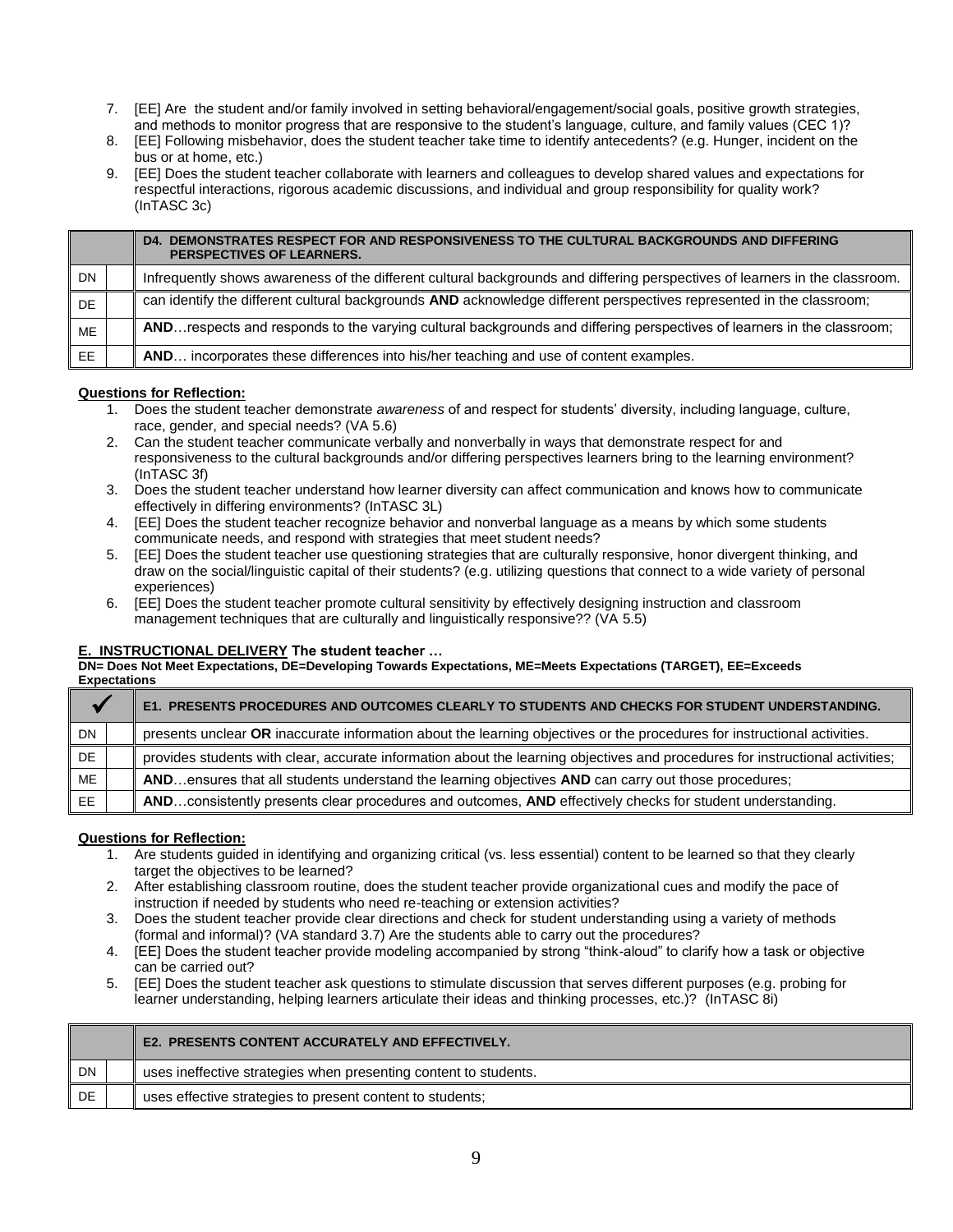| ME | ANDmakes content relevant to students' prior experiences;                          |
|----|------------------------------------------------------------------------------------|
| EE | ANDcontinually presents material clearly and explicitly with well-chosen examples. |

- 1. Does the student teacher demonstrate accurate knowledge and skills that are relevant to the subject matter (VA 1.4 and 1.5 (CEC 5.7)?
- 2. Are specialized methods used to teach basic skills (CEC 3.3 and 5.1)?
- 3. Does the student teacher explicitly describe and model the content?
- 4. Does the student teacher provide cues to focus the student's attention on key concepts/relationships between ideas, providing prompts when necessary?
- 5. Are evidence-based teaching methods and/or cognitive strategies used to effectively present the content? (E.g. mnemonics, repetition, visual representations, etc.)
- 6. Is appropriate content vocabulary taught and consistently used with strategies to enhance language and communication skills (CEC 5.4)?
- 7. Does the student teacher use strategies to facilitate maintenance and generalization of skills within and across settings (CEC 5.6)?
- 8. Does the student teacher simulate learning reflection on prior content knowledge, link new concepts to familiar concepts, and make connections to learners' experiences (InTASC 4d)?
- 9. [EE] Does the student teacher use well-chosen examples, multiple representations and explanations that capture key ideas/concepts, guide learners through the learning progressions, and promote each learner's achievement of the content standards/objectives? (InTASC 4a; CEC 3.1)

|           | <b>E3. ENGAGES AND MAINTAINS STUDENTS IN ACTIVE LEARNING.</b>                                            |
|-----------|----------------------------------------------------------------------------------------------------------|
| <b>DN</b> | keeps students passively involved in learning, relying heavily on lectures, textbooks and worksheets.    |
| DE.       | attempts to keep students actively involved, but some students are disengaged.                           |
| ME        | keeps students actively involved by adapting instruction in the moment, based on student learning needs; |
| EE        | AND keeps all students challenged and highly engaged as active learners and problem solvers.             |

### **Questions for Reflection:**

- 1. Does the student teacher call on a variety of students?
- 2. Does the student teacher appropriately match the level of question to the varying abilities of students to increase student engagement?
- 3. When one student is answering, does the student teacher plan for the engagement of other students? (CEC 2.2)
- 4. Does the student teacher create learning environments that facilitate active learning and positive social interactions? (CEC 2.0)?
- 5. [EE] Does the student teacher challenge/engage students in learning experiences that encourage learners to understand, question, and analyze ideas from diverse perspectives (as appropriate) so they can master the content? (InTASC 4b) (CEC 2.1)
- 6. [EE] Does the student teacher engage learners in applying methods of inquiry in the discipline/content area? (InTASC 4c)

|           | <b>E4. ENGAGES LEARNERS IN A RANGE OF LEARNING EXPERIENCES USING TECHNOLOGY.</b>                                     |
|-----------|----------------------------------------------------------------------------------------------------------------------|
| <b>DN</b> | rarely uses technology to support student learning.                                                                  |
| DE        | provides students with guided practice in using technology to support student learning;                              |
| ME        | ANDengages students in learning experiences with technology that is appropriate and challenging;                     |
| EE.       | ANDcultivates student collaboration and initiative in the use of appropriate technology to support student learning. |

- 1. Does the student teacher use digital and interactive technologies for efficiently and effectively achieving specific learning goals and to engage and enhance student learning (InTASC 5l and 8n; VA 3.6, CEC 5.2)?
- 2. Is assistive technology incorporated as needed to support student learning?
- 3. [EE] Does the use of technology help the students access, interpret, evaluate and apply information? (InTASC 8g; CEC 5.2; CEC 4.4?)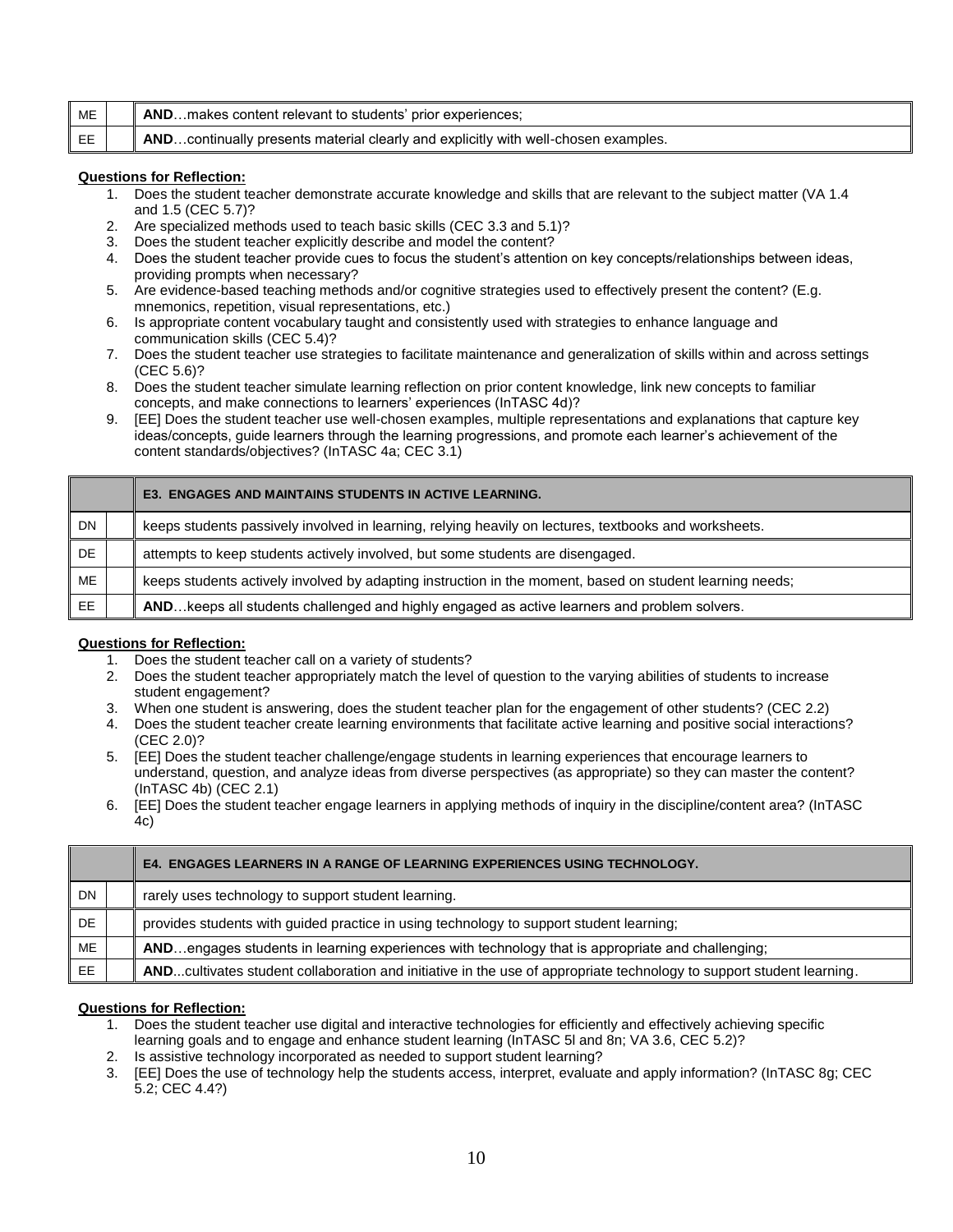|           | <b>E5. FACILITATES STUDENTS' USE OF HIGHER LEVEL THINKING SKILLS IN INSTRUCTION.</b>                                                        |
|-----------|---------------------------------------------------------------------------------------------------------------------------------------------|
| <b>DN</b> | uses low level questions that often require single, correct answers with a few students dominating discussion.                              |
| <b>DE</b> | uses questions that seem to involve answers determined in advance by the teacher, and that involve only some students<br>in the discussion. |
| <b>ME</b> | poses a range of questions designed to promote student discussions, successfully engaging most students in the<br>discussion.               |
| <b>EE</b> | poses a range of questions designed to challenge students, resulting in thoughtful, genuine discussions among all<br>students.              |

- 1. Is the student teacher using a taxonomy of thinking skills (e.g. lower to higher order) in order to ask strategic questions during the lesson, taking into consideration the development of individual learning needs (CEC 1; VA 1.2)?
- 2. [EE] Does the student teacher engage students in developing higher order questioning skills and metacognitive processes to facilitate their own learning? (InTASC 8f)

|           | E6. DIFFERENTIATES INSTRUCTION AND PROVIDES APPROPRIATE ACCOMMODATIONS TO MEET THE NEEDS OF DIVERSE<br><b>LEARNERS.</b>    |
|-----------|----------------------------------------------------------------------------------------------------------------------------|
| <b>DN</b> | provides undifferentiated instruction for students.                                                                        |
| DE        | attempts to accommodate student learning needs but with mixed success.                                                     |
| ME        | differentiates and scaffolds instruction to accommodate most students' learning needs.                                     |
| EE        | successfully reaches all students by skillfully differentiating and scaffolding, using enrichment and remedial activities. |

# **Questions for Reflection:**

- 1. Does the student teacher design, adapt, and deliver instruction to address each student's diverse learning strengths and needs and create opportunities for students to demonstrate their learning in different ways? (VA 3.3; InTASC 8a, 2a;CEC 5.0 )
- 2. Does the student teacher use flexible grouping (e.g. readiness, interests, etc.) to meet the students' needs, as appropriate?
- 3. Does the student teacher make appropriate and timely provisions (e.g., pacing, task demands, communication, assessment, and response modes) for individual students with particular learning differences or needs and make provisions so all students are engaged in responding? (InTASC 2b)
- 4. Does the student teacher select, adapt, and use effective and specialized instructional methods to strengthen and compensate for various learning needs based on the IEP (goals, accommodations, modifications)? (VA 3.5)
- 5. Does the student teacher identify and provide supports needed for integration into various program placements including augmentative and alternative communication systems where appropriate?

|    | E7. USES INSTRUCTIONAL AND TRANSITION TIME FOR CONTENT MASTERY.                             |
|----|---------------------------------------------------------------------------------------------|
| DN | uses instructional time inappropriately and/or on activities of little instructional value. |
| DE | inconsistently uses instructional and transition time effectively.                          |
| ME | consistently uses instructional and transition time effectively for content mastery;        |
| EE | <b>ANDperforms non-instructional procedures efficiently.</b>                                |

# **Questions for Reflection:**

- 1. Does the student teacher plan realistic timeframes for pacing, content mastery, and transitions based on students' needs, individual and whole group? (VA 2.2 )
- 2. Does the student teacher provide individually appropriate activities (e.g. bellringers, anchor activities, etc.) to students before and after primary instruction begins, to increase content mastery?
- 3. Does the student teacher use the majority of time for instructional activities to demonstrate their commitment to working towards each learner's mastery of disciplinary content and skills? (InTASC 4r)
- 4. Does the student teacher continuously monitor student learning, engaging learners in assessing their progress, and adjust instruction in response to student learning needs? (InTASC 8b)
- 5. [EE] Does the student teacher meet deadlines as set/agreed upon between the team?
- 6. [EE] Does the student teacher efficiently provide guidance, direction and when appropriate specific plans to enhance the effectiveness of para-educators, specialists, or volunteers in the classroom? (CEC 6.6)
- 7. [EE] If a non-instruction interruption occurs, does the student teacher resume instruction efficiently?

# **F. REFLECTION FOR STUDENT ACADEMIC PROGRESS The student teacher …**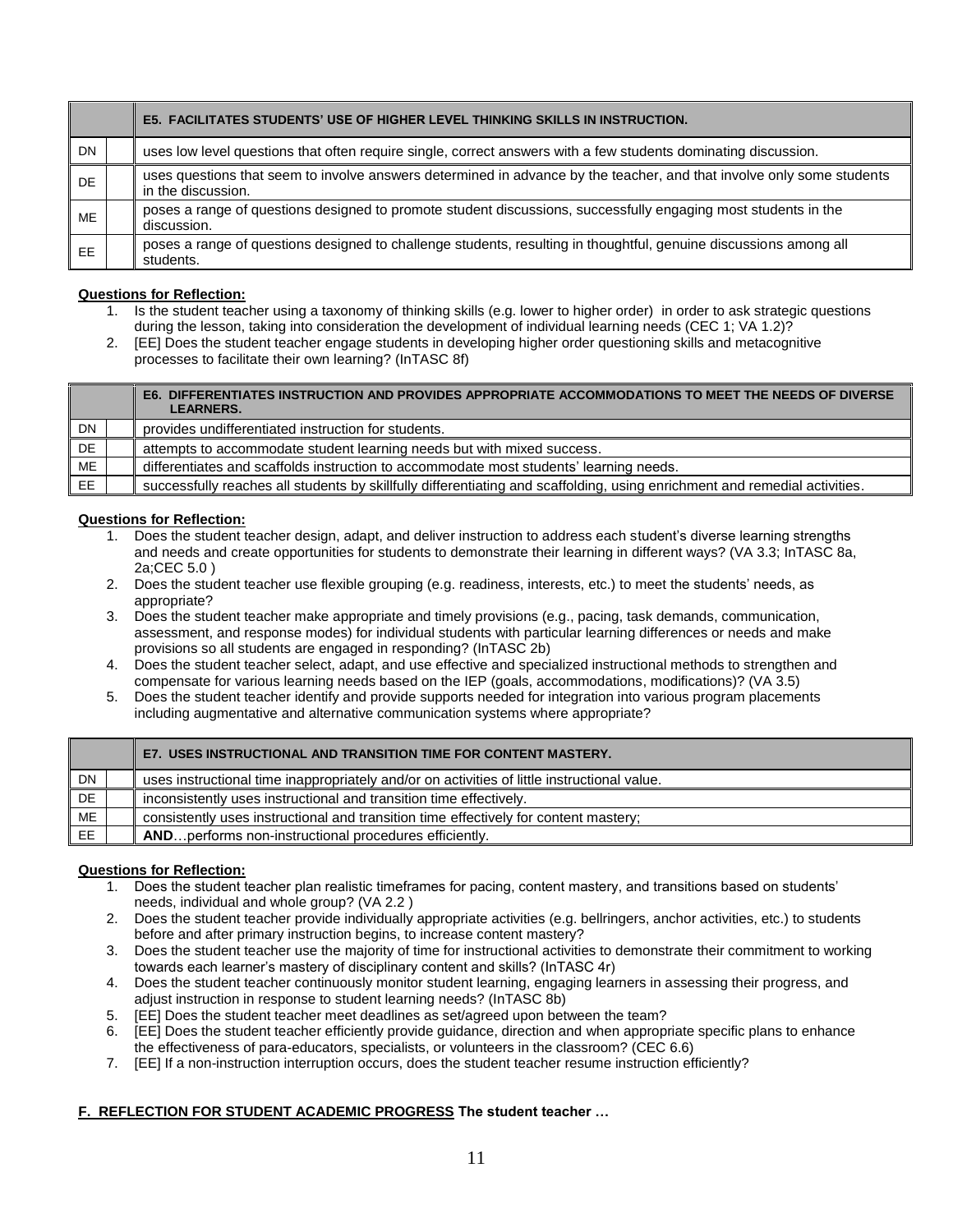**DN= Does Not Meet Expectations, DE=Developing Towards Expectations, ME=Meets Expectations (TARGET), EE=Exceeds Expectations**

|           | F1. PROVIDES SPECIFIC EVIDENCE TO DOCUMENT STUDENT LEARNING.                                           |
|-----------|--------------------------------------------------------------------------------------------------------|
| <b>DN</b> | provides unclear evidence to document student learning.                                                |
| DE        | collects and reviews some data to document student learning.                                           |
| ME        | consistently analyzes and interprets assessment data to document student learning over time.           |
| EE.       | AND uses a variety of assessment data to document student learning and develop interim learning goals. |

# **Questions for Reflection:**

- 1. What meaningful documentation is the student teacher able to provide to demonstrate progress/mastery in content, social/behavior, and IFSP/IEP goals? (VA 7.2)
- 2. Is evidence collected kept in an organized manner to allow for timely grading, completion of progress reports, and developing IEPs (if applicable)? Can the student create their own system of data collection?
- 3. Can the student teacher interpret and explain the data used as documentation?
- 4. Does the student teacher provide evidence of progress or that goals have been met, including the state-provided growth measures (ASOLs/SOLs) when available as well as other multiple measures of student growth? (VA 7.3, InTASC 6o)
- 5. [EE] Does the student teacher use the documentation to plan future lessons that reflect student learning need through differentiated learning experiences (InTASC 6g CEC 4.2)
- 6. [EE] Does the student teacher use a variety of formative and summative assessment techniques to support, verify and document student learning (InTASC 6a, 6t)? Can they explain his or her assessment choice including technical soundness/bias/etc.?

|           | F2. TAKES RESPONSIBILITY FOR STUDENT LEARNING BY USING ONGOING ANALYSIS AND REFLECTION.                                                   |
|-----------|-------------------------------------------------------------------------------------------------------------------------------------------|
| DN.       | puts the responsibility of learning on the student.                                                                                       |
| DE.       | acknowledges responsibility for student learning.                                                                                         |
| <b>ME</b> | takes responsibility for student learning by consistently making changes to plans and practice as a result of analysis and<br>reflection; |
| EE.       | ANDsets and implements professional goals to improve student learning.                                                                    |

# **Questions for Reflection:**

- 1. Does the student teacher identify his/her strengths in relation to student learning?
- 2. Is the student teacher able to identify areas for self-improvement in relation to student learning?
- 3. Is the student teacher willing to accept constructive criticism?
- 4. Is the student teacher adjust or modify the teaching techniques used after reflecting on his/her strengths and weaknesses?
- 5. Does the student teacher adjust instruction in order to promote mastery and generalization of learning (CEC 5.6)?
- 6. Does the student teacher use a variety of data (e.g., systematic observation, information about learners, research) to evaluate the outcomes of teaching and learning and to adapt planning and practice? (InTASC 9c)
- 7. [EE] Does the student teacher have a plan for improvement and continuing professional growth?
- 8. [EE] Does the student teacher understand and know how to use a variety of self-assessment and problem-solving strategies to analyze and reflect on his/her practice and plan for adaptations/adjustments? (InTASC 9g)

|           | F3. SEEKS AND USES INFORMATION FROM PROFESSIONAL SOURCES (E.G. COOPERATING TEACHER, COLLEAGUES,<br>AND/OR RESEARCH) TO IMPROVE INSTRUCTION. |
|-----------|---------------------------------------------------------------------------------------------------------------------------------------------|
| DN.       | relies solely on own knowledge to improve instruction.                                                                                      |
| DE.       | seeks information from the cooperating teacher AND attempts to use it to improve instruction.                                               |
| ME        | seeks information from professional resources AND uses it to improve instruction.                                                           |
| <b>EE</b> | seeks information from varied professional resources AND uses it effectively to improve instruction.                                        |

- 1. Does the student seek information from professional resources? (ME=at least **one** resource example below; EE=uses **multiple** examples to effectively improve instruction):
	- a. Does the student teacher actively seek professional, community and technological resources, within and outside the school, as supports for analysis, reflection and problem-solving? (InTASC 9d; VA 6.5)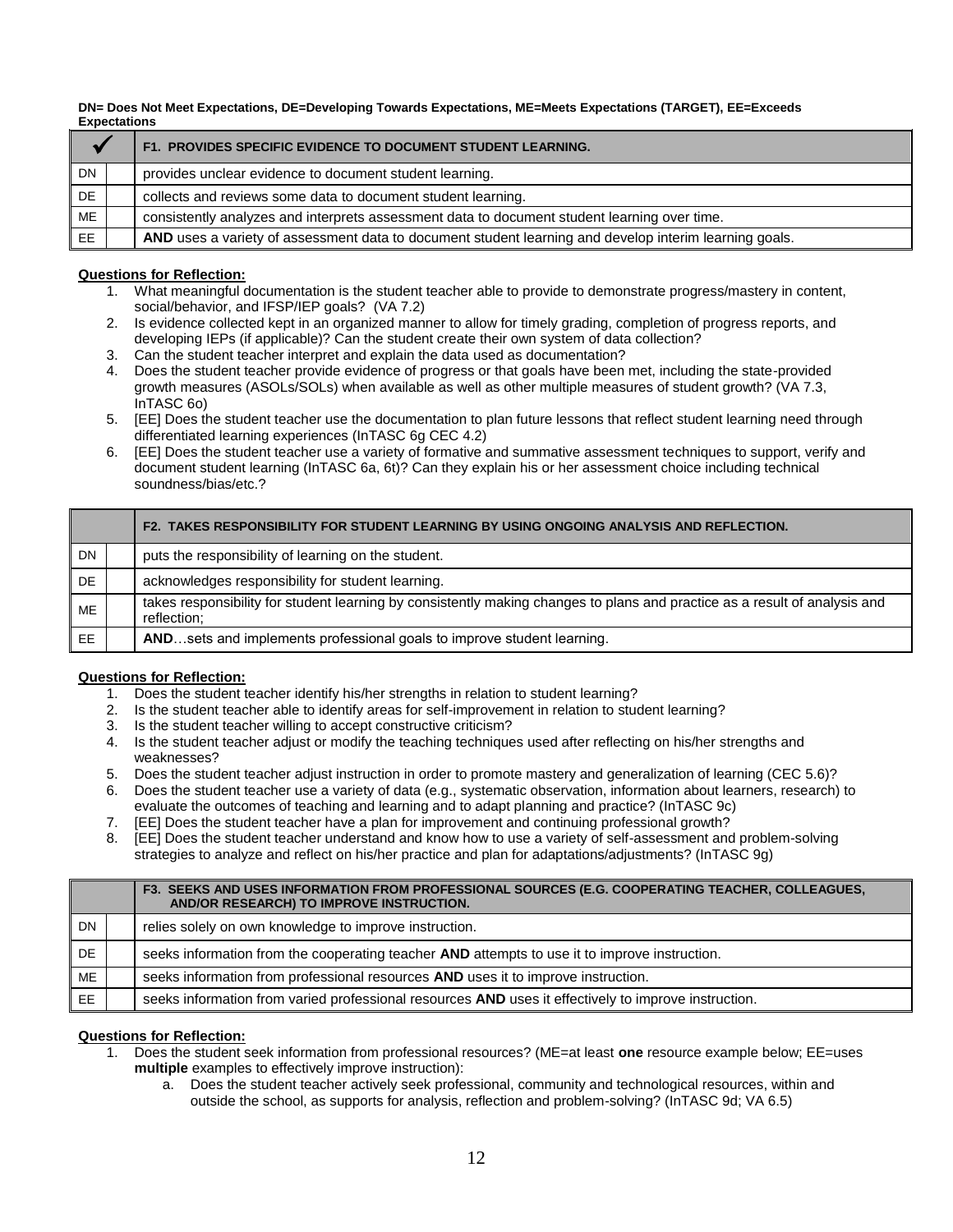- b. Does the student teacher incorporate learning from professional growth opportunities, provided by the school or sought out individually, into instructional practice? (VA 6.3; CEC 6.4)
- c. Does the student teacher work with school colleagues to build ongoing connections with community resources to enhance student learning? (InTASC 10e; CEC 7.0)
- d. Does the student teacher take initiative to grow and develop with colleagues through interactions that enhance practice and support student learning? (InTASC 10r)
- 2. If applicable, does the student teacher co-plan regularly and effectively with general education teachers, related service providers, and/or specialists?
- 3. If applicable, does the student teacher co-teach with general educators? Are a variety of co-teaching models used based on the needs of the students?

### **G. PROFESSIONALISM The student teacher …**

**DN= Does Not Meet Expectations, DE=Developing Towards Expectations, ME=Meets Expectations (TARGET), EE=Exceeds Expectations**

|           |  | G1. DEMONSTRATES THE EXPECTATIONS OF THE PROFESSION INCLUDING CODES OF ETHICS, PROFESSIONAL<br>STANDARDS OF PRACTICE AND RELEVANT LAW AND POLICY. |
|-----------|--|---------------------------------------------------------------------------------------------------------------------------------------------------|
| <b>DN</b> |  | acts in an ethically questionably manner and does not follow federal and state laws and school policies.                                          |
| <b>DE</b> |  | inconsistently adheres to ethical codes of conduct and professional standards (attendance, dress, meets deadlines,<br>confidentiality, etc.).     |
| <b>ME</b> |  | consistently adheres to ethical codes of conduct and professional standards (attendance, dress, meets deadlines,<br>confidentiality, etc.);       |
| EE.       |  | ANDintentionally adheres to and can articulate federal and state laws, school policies and ethical guidelines.                                    |

# **Questions for Reflection:**

- 1. In general, has the student teacher demonstrated ethical and confidential handling of his or her professional responsibilities?
- 2. Is the student teacher's dress consistent with school division standards for teachers, paying careful attention not to distract students from learning?
- 3. Does the student teacher understand the expectations of the profession including codes of ethics, professional standards or practice, school/district policies, and relevant special education law and policy (InTASC 9o)?
- 4. Does the student teacher advocate for individuals with exceptionalities including self-determination? (CEC 7.1)
- 5. [EE] Does the student teacher understand and adhere to federal and state laws, school and division policies, and ethical guidelines related to learners' rights and teacher responsibilities (e.g., for educational equity, appropriate education for learners with disabilities, confidentiality, privacy, appropriate treatment of learners, reporting in situations related to possible child abuse\*)? (InTASC 9j) (VA 6.2)

\*If child abuse is suspected, the student teacher follows school policy and reports the abuse to the school employee who is supervising them.

|           | G2. TAKES INITIATIVE TO GROW AND DEVELOP THROUGH INTERACTIONS THAT ENHANCE PRACTICE AND SUPPORT<br><b>STUDENT LEARNING.</b>                         |
|-----------|-----------------------------------------------------------------------------------------------------------------------------------------------------|
| DN        | infrequently participates in school-based learning experiences.                                                                                     |
| DE.       | takes ownership of professional growth by participating in school-based professional learning experiences;                                          |
| <b>ME</b> | ANDpractices the new strategies learned to support student learning:                                                                                |
| <b>EE</b> | ANDactively seeks and engages in ongoing professional learning opportunities in order to meet professional goals in<br>support of student learning. |

- 1. Has the student teacher attended and incorporated learning from professional growth opportunities provided, into instructional practice? (VA 6.3, 6.5)
- 2. Does the student teacher serve as a contributing member of the school's professional learning community (e.g. grade level teams, etc.) through collaboration with teachers and colleagues to support student learning? (VA 6.8)
- 3. [EE] Does the student teacher engage in ongoing learning opportunities to develop knowledge and skills in order to provide all learners with engaging curriculum and learning experiences based on local and state standards, with his/her own needs, and the needs of the learners, school, and systems? (InTASC 9a,b)?
- 4. [EE] Does the student teacher see him/herself as a learner, continuously seeking opportunities to draw upon current education policy and research as sources of analysis and reflection to improve practice? (InTASC 9n CEC 6.2)

|    |  | <b>G3. COMMUNICATES EFFECTIVELY THROUGH ORAL AND WRITTEN LANGUAGE.</b>            |
|----|--|-----------------------------------------------------------------------------------|
| DN |  | frequently makes errors in grammar, usage, and spelling in professional contexts. |